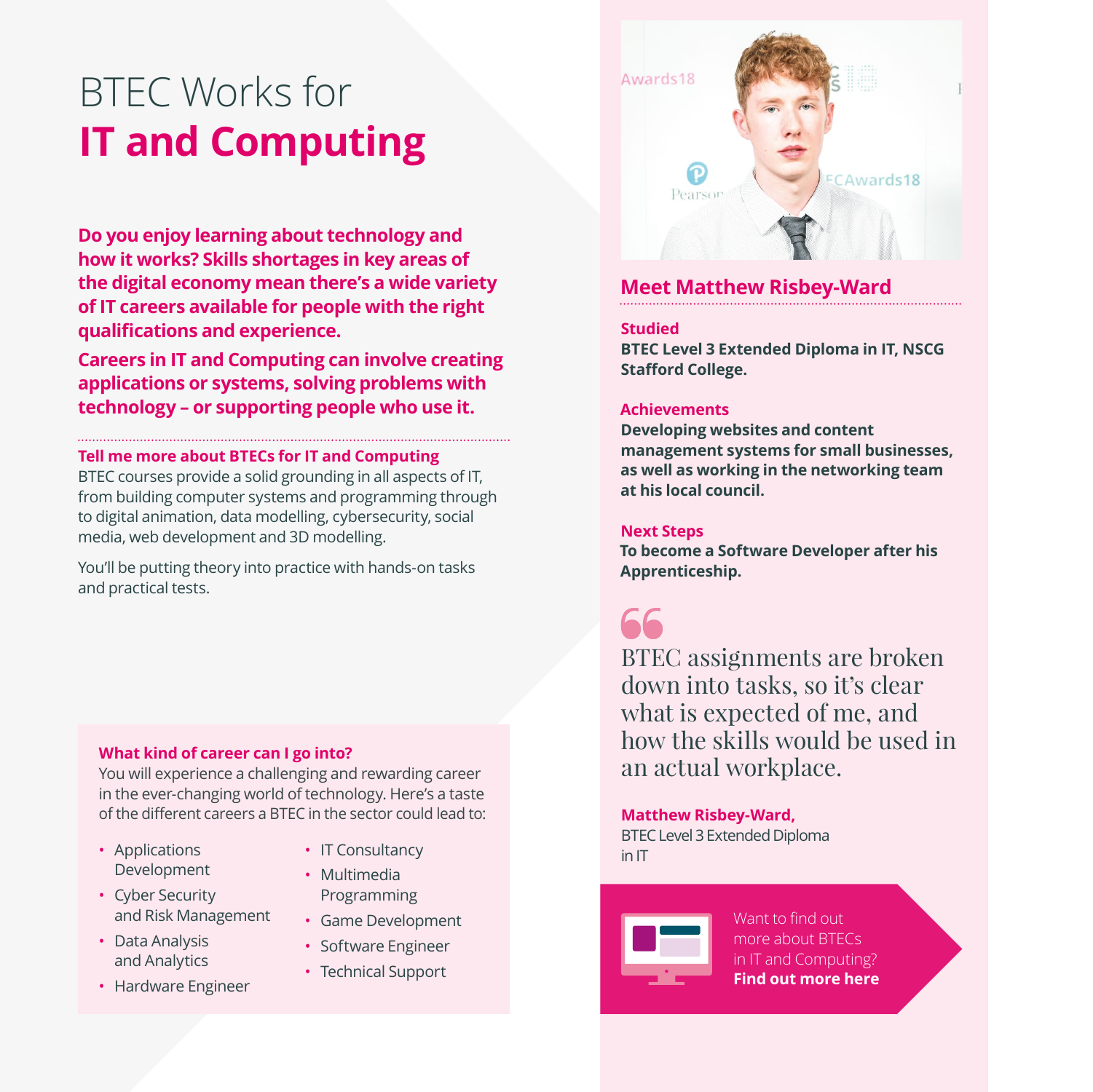## **Your BTEC courses**

**Here is the range of BTEC qualifications you can choose from, and where they can lead you.**



The fastest growing route to higher education is the combination of BTEC and A levels, according to the latest analysis from UCAS.

| <b>Level 6</b>    | Level 7 |
|-------------------|---------|
| University year 3 |         |

### **DID YOU KNOW?**